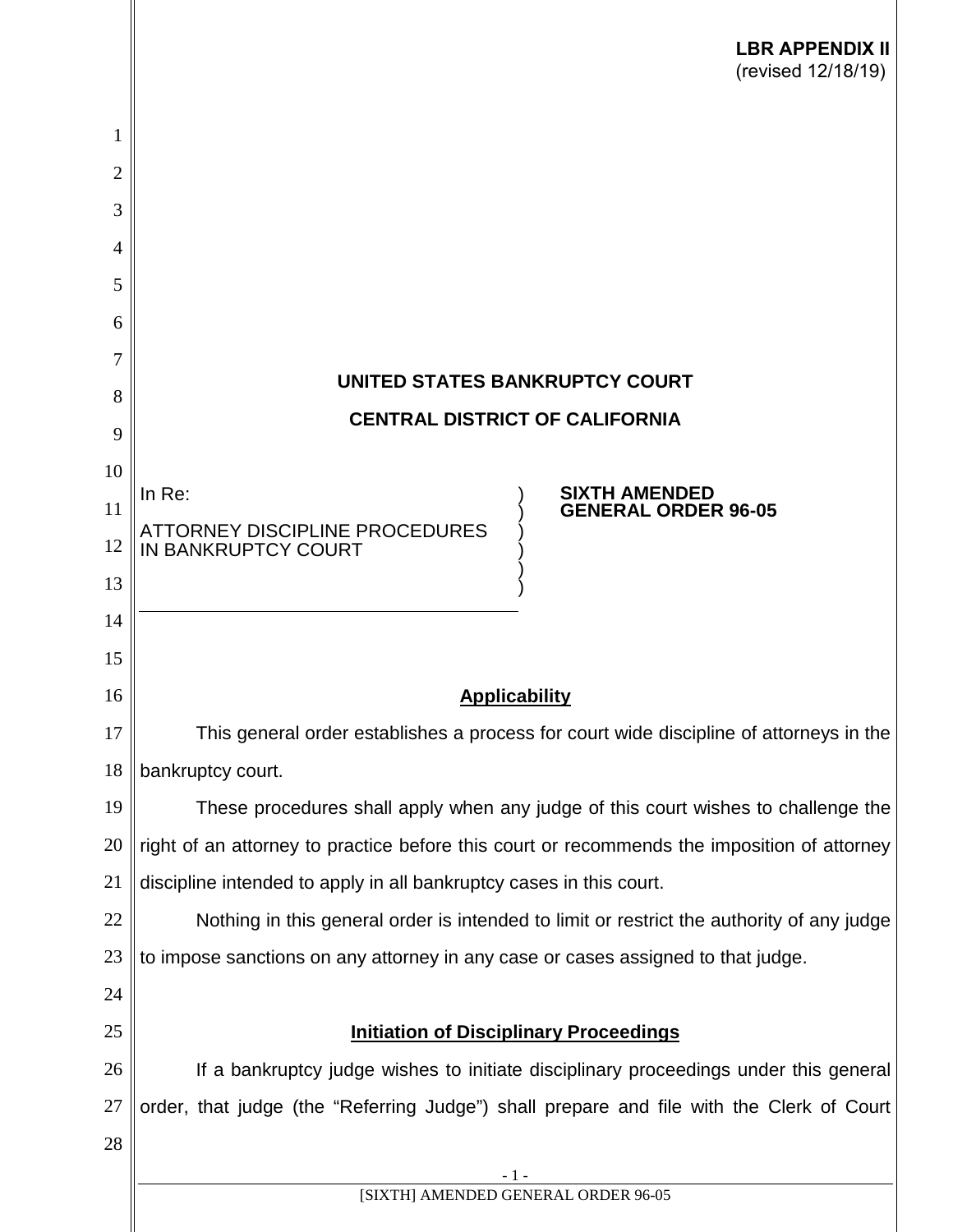- 1 2 a written Statement of Cause setting forth the judge's basis for recommending discipline and a description of the discipline the referring judge believes is appropriate.
- 

3 4 5 6 7 8 9 10 11 12 13 14 15 16 17 18 The clerk shall open a case file, assign a miscellaneous case number, and initiate a docket for the file. The clerk shall then send notice to all judges of this Court, including any judges on recall, with the Statement of Cause and provide a two-week deadline for any judge to add any additional statement. The clerk shall then select three bankruptcy judges of this district at random (excluding the judge who filed the Statement of Cause and any judge who sent an additional statement) to serve on the Hearing Panel (the "Panel") which will determine whether the attorney shall be disciplined and, if so, the type and extent of discipline. If any of the Statements of Cause have not been served on the attorney under review, they shall be sent to the attorney named in the Statement(s) of Cause. The most senior judge assigned to the Panel shall be the Presiding Judge. The clerk shall prepare a Designation of Hearing Panel and Presiding Judge which shall include a signature line for each of the designated judges. The signature of each judge shall certify his or her acceptance of assignment to the Panel. Should any judge decline to serve, the clerk shall select another judge to serve on the Panel, give written notice thereof to the other judges on the Panel and issue a Supplemental Designation of Hearing Panel, which shall contain a signature line for the newly appointed judge to accept the assignment.

19 20 21 22 23 24 25 26 27 28 Once the clerk has obtained the acceptance of three judges to serve on the Panel, the clerk shall prepare a Notice of Assignment of Hearing Panel, which the clerk will serve on the attorney named in the Statement of Cause ("the attorney") and on the local Office of the United States Trustee, along with a copy of the Statement of Cause and a copy of this general order. The attorney may file a motion for recusal as to any of the judges assigned to the Panel within 14 days of the service of the Notice of the Assignment of Hearing Panel and serve the motion on the Office of the United States Trustee. That motion may be heard by any judge other than the referring judge, any judge who sent an additional statement, any judge assigned to the Panel, or any judge who has declined to serve on the Panel. The assignment of the recusal motion to a judge shall be made at random by the clerk, who shall

- 2 -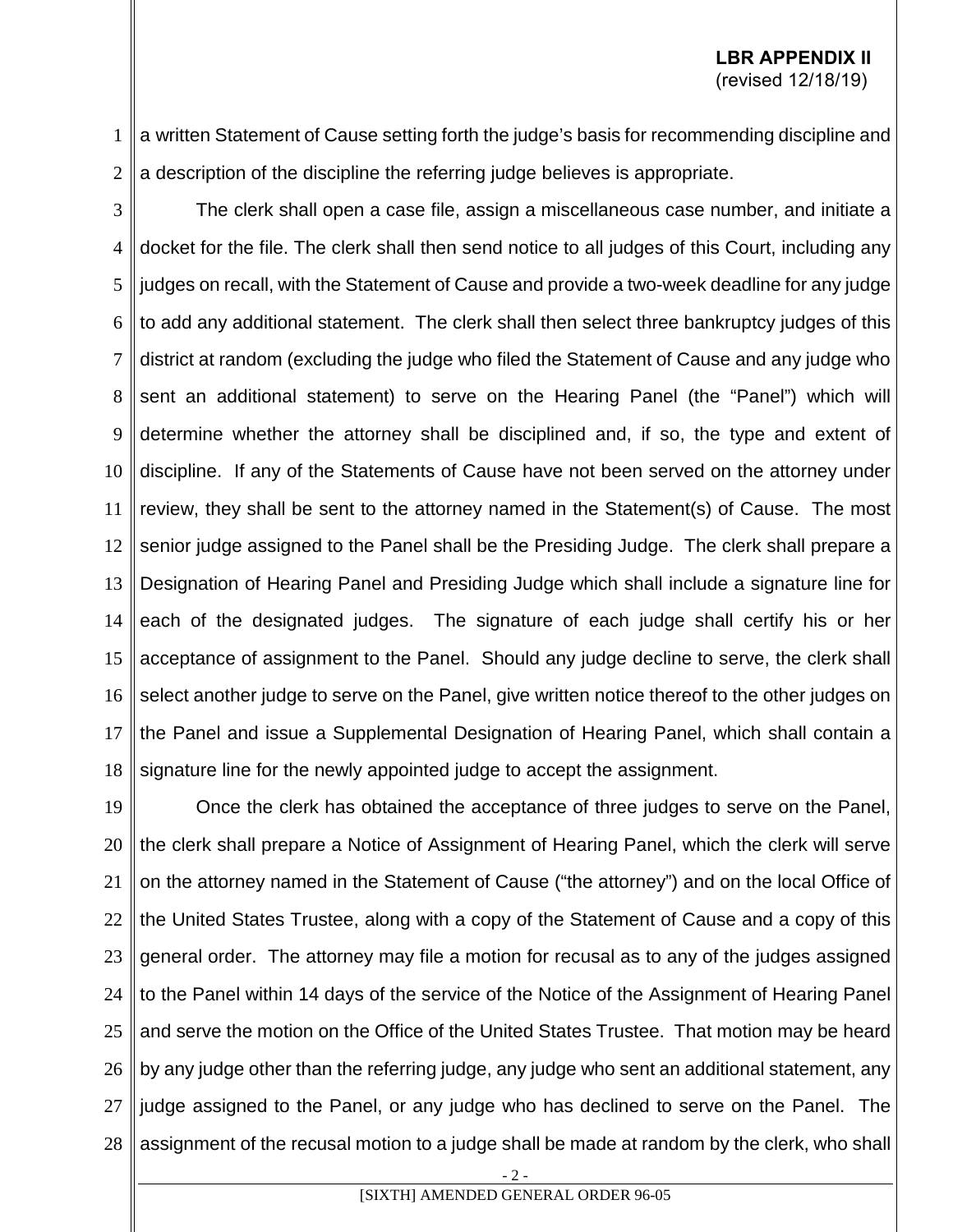1 2 give notice of the recusal hearing to the attorney and to the Office of the United States Trustee at least 14 days before the hearing date.

3 4 5 6 7 Once the period for bringing a recusal motion has terminated, or after disposition of any recusal motion, the Presiding Judge shall advise the clerk of the date, time, and place for the Disciplinary Hearing, whereupon the clerk shall prepare a Notice of Disciplinary Hearing and mail the notice to the attorney and to the Office of the United States Trustee at least 21 days before the hearing date.

8 9 10 11 If, at any point in this process, a judge has accepted assignment of a case but must later withdraw, the clerk will randomly assign another judge to the Panel. The above procedure for acceptance of assignment to the panel and opportunity to file a motion for recusal will be followed as to the judge substituting in to the Panel.

12 13 14 15 16 17 18 19 20 21 22 Whenever the California State Bar suspends or disbars an attorney who has an active case in this court, the Chief Judge (or another judge of the Court designated by the Chief Judge) will issue an order to show cause to the attorney requiring him or her to explain why the same discipline should not be imposed suspending or disbarring that attorney from practicing before this court. If no response is received by the deadline provided, the attorney will be barred or suspended from practice in front of this court with no further proceedings. If the attorney responds and wishes to challenge further suspension or disbarment, the Clerk shall open a case file and proceed in the same manner as provided for in the above initiation of proceedings. If requested, the attorney must authorize the State Bar to share appropriate files with the disciplinary panel as part of its review.

23

#### 24

# **Additional Input**

25 26 27 28 The Panel or any member thereof may request additional information concerning the conduct of the attorney in the subject case or any other case from the Referring Judge, the United States Trustee and/or another judge(s) in this district. Any such request (a "Request") shall be in writing and shall be filed in the disciplinary proceeding and served on all members

- 3 -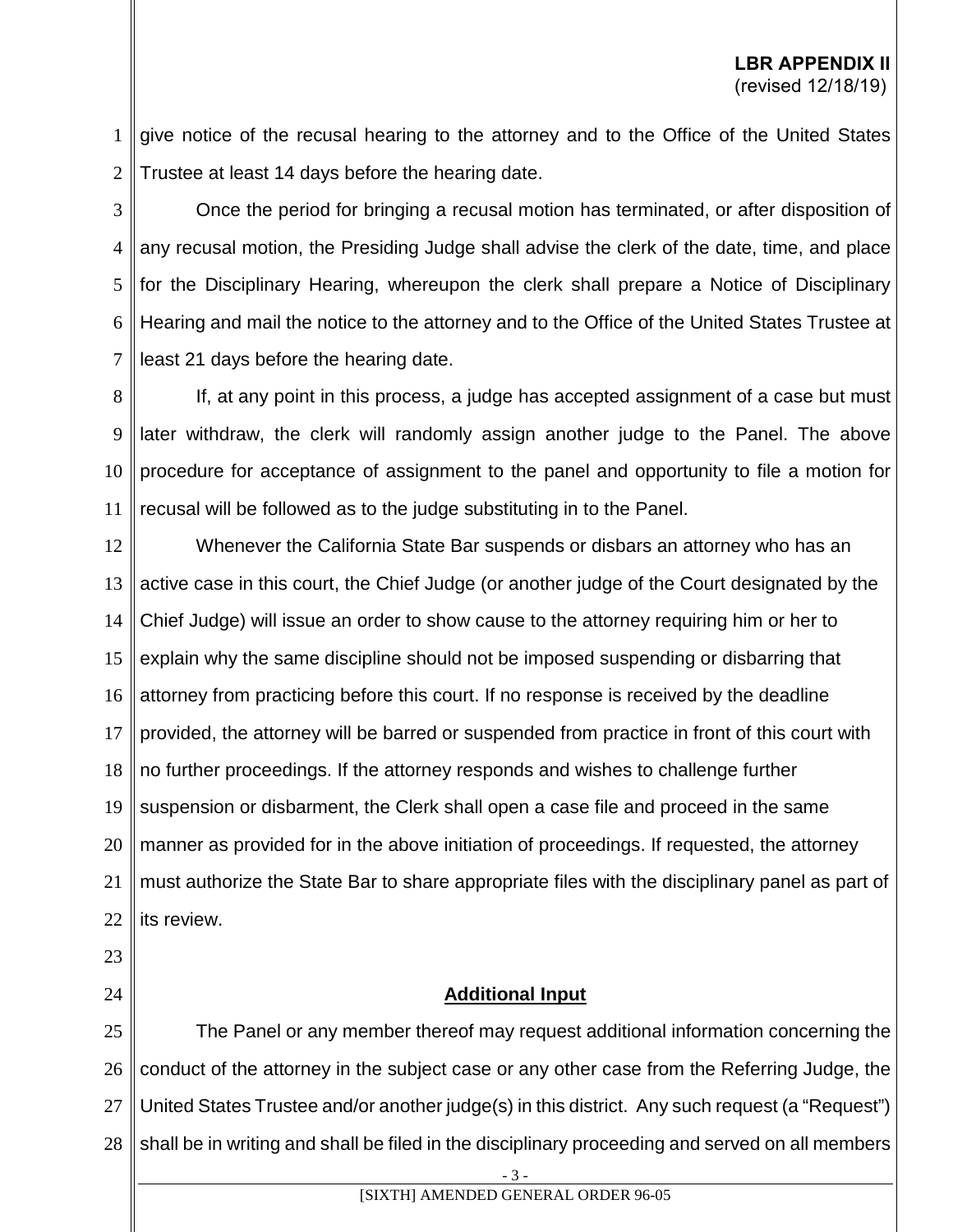1 2 of the Panel, the attorney, the United States Trustee and the party or parties to whom the Request is directed. The Request shall specify a deadline for the response.

3 4 5 6 7 Any response(s) to a Request (a "Response") shall be in writing and shall be filed in the disciplinary proceeding and served on all members of the Panel, the attorney and the United States Trustee. The attorney may file a written reply to a Response within 7 days after service of the Response. A copy of the reply shall be served on all members of the Panel, the United States Trustee and the party who filed the Response.

8 9 10 Except in a Response or as otherwise authorized in this Order, the Referring Judge and any judge who sent an additional statement shall not communicate with the Panel concerning the merits of a pending disciplinary proceeding.

#### 11 **Hearing Procedures**

15

19

20

12 13 The attorney may appear at the Disciplinary Hearing with legal counsel and may present evidence:

- 14 (A) Refuting the statements contained in the Statement of Cause;
	- (B) Refuting the statements contained in a Response;
- 16 17 18 (C) Mitigating the discipline (i.e., that, notwithstanding the validity of the statements in the Statement of Cause or a Response, the attorney should not be disciplined); and
	- (D) Bearing on the type and extent of disciplinary action appropriate under the circumstances.

21 22 23 24 25 26 27 28 The Federal Rules of Evidence shall apply to the presentation of evidence at the Disciplinary Hearing, and an official record of the proceedings shall be maintained as though the Disciplinary Hearing were a contested matter as that term is defined in the Federal Rules of Bankruptcy Procedure. The United States Trustee for the district may appear at the hearing in person or by counsel and may participate in the presentation of evidence as though she or he were a party to the proceeding. If the United States Trustee wishes to appear at the hearing, she or he must file a Notice of Intent to Appear, setting forth the purposes for the appearance, and serve that notice on the attorney at least 14 days before

- 4 -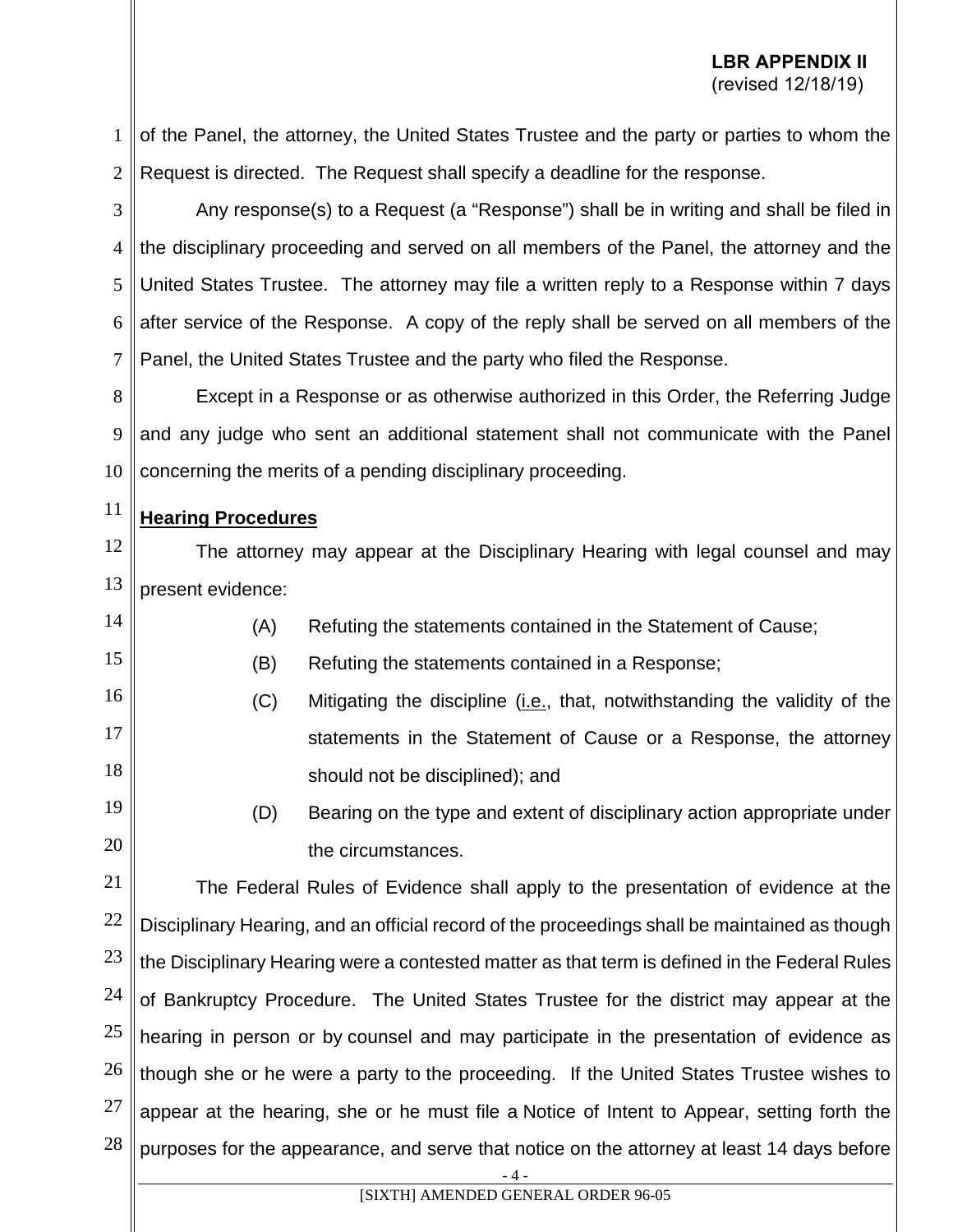1 2 3 4 5 6 the hearing. The Panel may disregard written statements or declarations of innocence or in mitigation of the attorney's conduct unless they are filed with the court with copies delivered promptly thereafter to the chambers of each member of the Panel at least 7 days prior to the hearing. Written statements presented to the Panel for consideration as evidence by or on behalf of the attorney may be disregarded by the Panel if the declarant is unavailable at the hearing for cross-examination and for examination by the Panel.

7

# **Ruling**

8 9 10 11 12 13 At the conclusion of the Disciplinary Hearing, the judges of the Panel will adjourn to a private session to consider the matter. The ruling of the Panel will be made by majority vote of the judges on the Panel. The Presiding Judge will assign to a judge in the majority the task of drafting the Panel's Memorandum of Decision setting forth the majority's decision and its reasons. Any member of the Panel may issue a concurring or dissenting opinion which will be made a part of the Memorandum of Decision.

14 15 16 17 18 19 The Panel shall issue a Discipline Order signed by all members of the Panel based on the Panel's Memorandum of Decision. That order may provide for any appropriate discipline, including but not limited to revocation or suspension of the right to practice before all the judges of this court. A copy of the entered Discipline Order shall be served on the attorney, all judges of the United States Bankruptcy Court for the Central District of California and the United States Trustee.

20 21 22 23 24 The attorney, the Referring Judge and/or the United States Trustee may file a motion for rehearing, clarification or more detailed findings (a "motion for rehearing") within 14 days after entry of the Discipline Order. (Nothing contained in this order precludes the Panel appointed in a given disciplinary proceeding from concluding that a Referring Judge lacks standing to file a motion for rehearing.)

25 26 27 28 The Discipline Order will become final 14 days after entry or, if a motion for rehearing is filed, 14 days after entry of an order denying the motion for rehearing. The same rule as to finality will apply to a new or revised Discipline Order, if one is issued by the Panel after rehearing.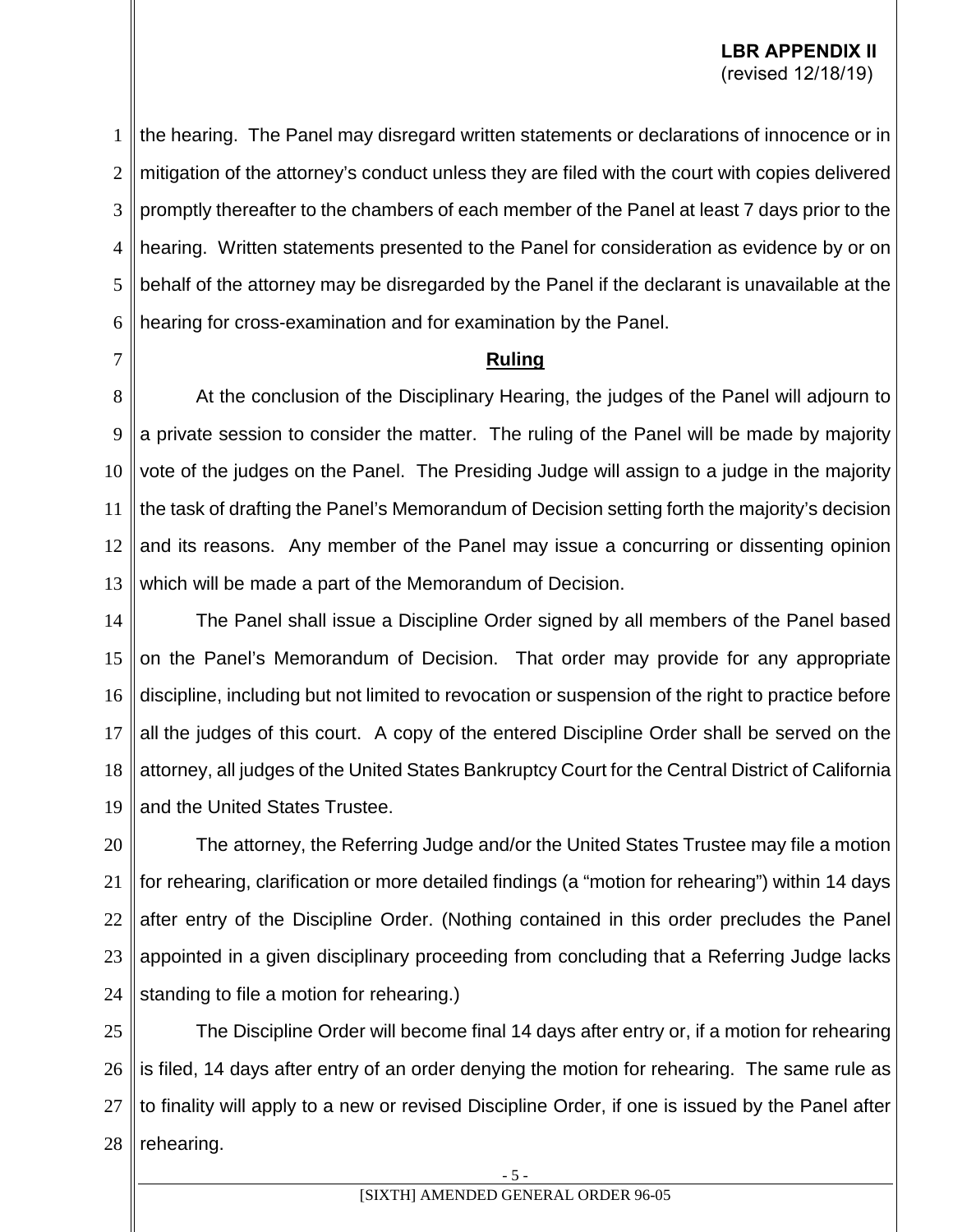1 2 3 The Discipline Order shall be sent by the clerk to the Clerk of the District Court. Should the Panel so order, a Discipline Order also may be transmitted by the clerk to the State Bar of California or published in designated periodicals, or both.

4 5 6 7 If an attorney's practice privileges have been revoked, modified, or suspended by final order of a Panel, the attorney may not appear before any of the judges of this court representing any other persons or entities except in compliance with the terms of the Discipline Order.

8

15

16

17

# **Reinstatement**

9 10 11 An attorney whose privileges have been revoked, modified, or suspended under this general order may apply to the Chief Judge of this court for reinstatement of privileges on the following schedule:

- 12 13 14 (A) If privileges were revoked without condition for an unlimited period of time, the attorney may apply for reinstatement after five years from the date the Discipline Order becomes final;
	- (B) If privileges were revoked or suspended with specified conditions precedent to reinstatement, the attorney may apply for reinstatement upon fulfillment of the conditions set forth in the Discipline Order; and
- 18 19 20 21 (C) If privileges were suspended for a specified period of time, the attorney may apply for reinstatement at the conclusion of the period of suspension or five years after the Discipline Order becomes final, whichever first occurs.

22 23 24 25 26 27 28 An Application for Reinstatement of Privileges must include a copy of the Discipline Order, proof that all conditions justifying reinstatement have been fulfilled, and proof that the applicant is in good standing before the United States District Court for the Central District of California and is a member in good standing of the State Bar of California. If the attorney's privileges were revoked, or if the suspension was for a time in excess of five years and was without any conditions precedent to reinstatement, it shall be within the sole discretion of the Chief Judge whether to issue a reinstatement order. If the Chief Judge determines that the

- 6 -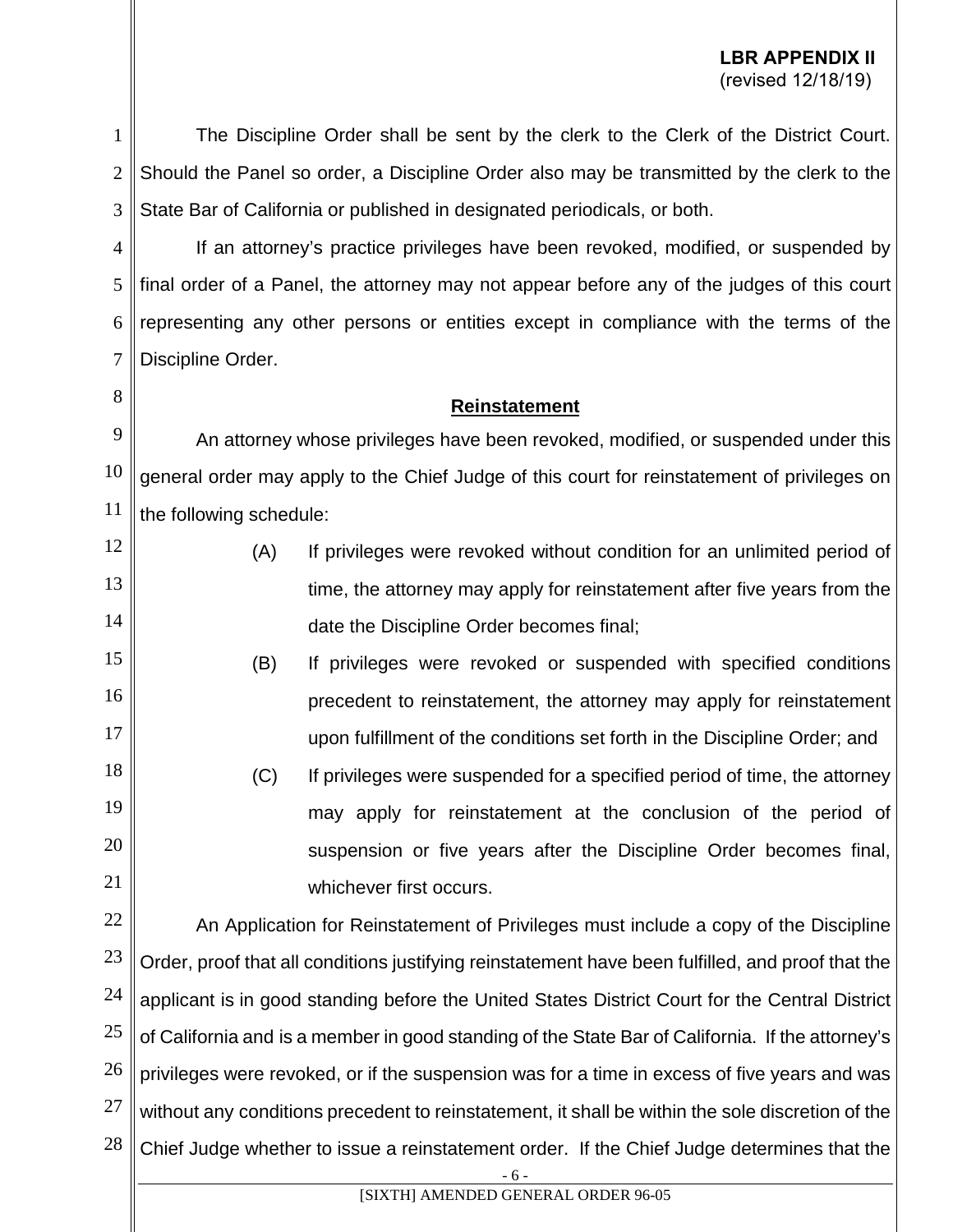1 2 3 4 5 attorney is entitled to reinstatement of practice privileges, he or she may issue a Reinstatement Order. Upon entry of the Reinstatement Order, the attorney affected thereby shall be deemed eligible to practice before all the judges of this court except to the extent any judge of this court has issued an order, other than under this rule, denying that attorney the right to appear before that judge or to appear in a particular case.

6 7 8 9 10 11 12 Upon entry, the clerk shall transmit a copy to all judges of this court and to the attorney, the clerk of the District Court, and to the United States Trustee. In addition, if the Discipline Order was sent to the State Bar or published, the Clerk shall transmit the Reinstatement Order to the State Bar and publish it in the same publication, if possible. If the Chief Judge does not grant the Application for Reinstatement of Privileges, he or she shall issue an order denying the application together with a separate written statement of the reasons for his or her decision. That order will become final 14 days after entry.

13 14 15 16 If an attorney's Application for Reinstatement of Privileges is denied, he or she may reapply for reinstatement after one year from the date of entry of the order denying the previous application or within such other time or upon fulfillment of such conditions as may be set forth in the order denying reinstatement.

17

18

#### **Maintenance of Discipline Files**

19 20 21 22 23 24 Except to the extent that access to a particular file is restricted or prohibited by order of the Chief Judge or the Panel to which the matter was assigned, (1) those files shall be maintained in accordance with applicable law and rules for maintenance of miscellaneous files of this court and shall be available for review and copying by members of the public, and (2) orders, opinions and written memoranda issued in these matters shall be published on the court's website.

25 26 27 28 The clerk shall close a disciplinary file 30 days after entry of a dispositive order (for example, an Order Re Revocation of Privileges or a Reinstatement Order) in that proceeding unless within that time the clerk receives a Notice of Appeal of any order rendered in the proceeding or other information justifying maintenance of the file in an open

- 7 -